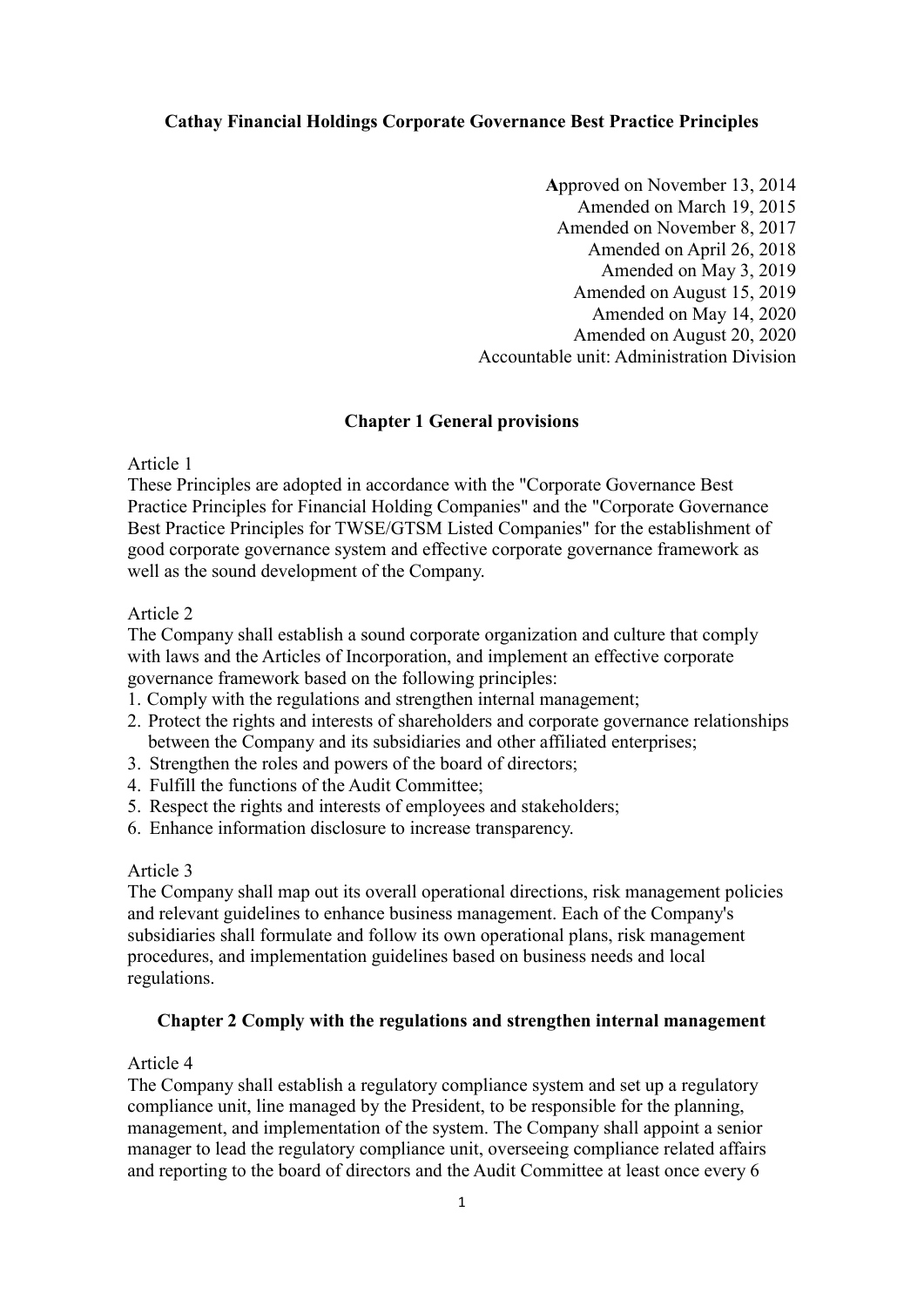### months.

The Company shall set up a conveyance, consultation, coordination, and communication system to impose regulation training on each unit, and shall appoint a chief regulatory compliance officer to be in charge of regular compliance matters, to ensure the effective operation of the system, and to enhance self-discipline.

### Article 5

The Company shall establish mechanisms for internal controls and audits and ensure mechanisms are implemented throughout in order to strengthen the Company's business operations.

The adoption or amendment to the internal controls system shall be subject to the approval of the Audit Committee and the Board Directors.

#### Article 6

The Company's internal controls system shall cover all business activities and shall have in place appropriate policies and procedures governing the articles of incorporation, regulations, standards of practice and handbooks. It shall be reviewed or amended regularly and shall involve units of the regulatory compliance, internal audit, and risk management when necessary.

## Article 7

The purposes of the establishment of an internal audit system are to facilitate the board of directors and the senior management to check and evaluate the effectiveness of internal controls, to provide timely recommendations for improvement, to ensure the continuity of implementation, and to provide a basis for review and modification of the internal controls system.

The Company shall establish an internal audit unit under its board of directors that performs audit business with independent spirit and objectivity and reports its audit business to the Board of Directors and the Audit Committee at least once every 6 months. The Company shall establish a chief auditor system to manage all audit business. The appointment, dismissal, promotion, reward and discipline, job rotation, and evaluation of the internal audit personnel shall be signed by the chief auditor and approved by the Chairman.

Internal auditors of the Company shall hold qualifications, as required by law, and attend professional training courses to enhance the quality of audits and their capability. The Company is advised to establish channels and mechanisms of communication between independent directors and internal audit supervisors. Independent directors shall at least once a year hold discussions with internal auditors on the review of internal control system deficiencies; records of such discussions shall be followed up for the implementation of improvements and reported to the Board of Directors.

To ensure the internal control system is effectively implemented, strengthen the professional abilities of the deputy of the internal auditor, and further improve and maintain the quality and implementation outcomes of internal audits, the Company shall appoint a deputy to act on behalf of internal auditing personnel.

#### Article 8

The assessment of the effectiveness of the internal controls system shall be subject to the consent of one-half or more of all Audit Committee members and submitted to the board of directors for resolution.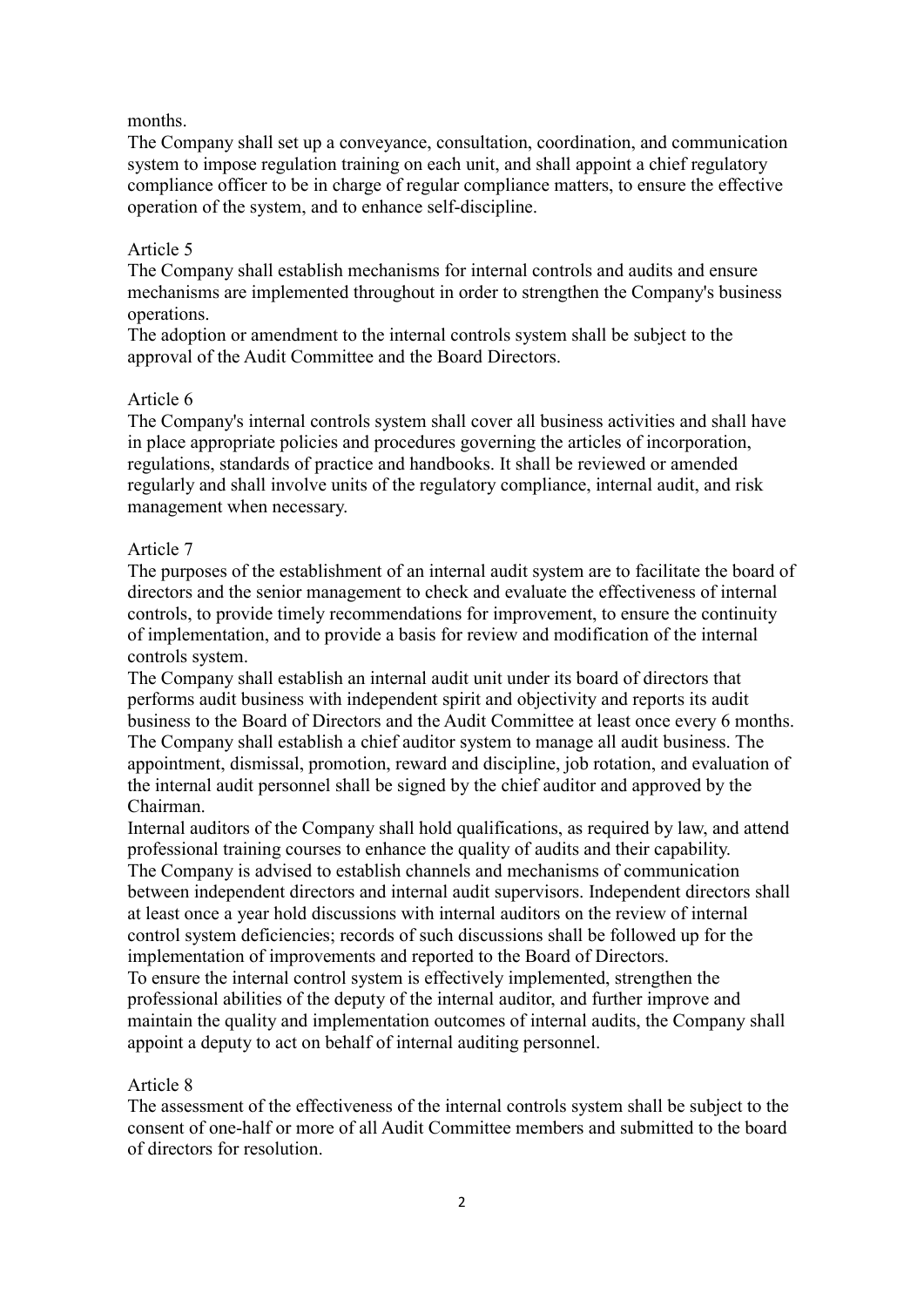The Company shall establish necessary audit measures for its subsidiaries as part of internal controls. In the case of foreign subsidiaries, it is advisable to setup a system of internal controls in accordance with local regulations and the nature of the subsidiary's business operations.

#### Article 10

Where an internal auditor or chief compliance officer's suggestions regarding material deficiencies or violation in the internal controls system are not accepted by the senior management, and where the inaction might lead to material losses to the Company, the internal auditor or chief compliance officer shall report immediately to the independent directors and Audit Committee of the Company, as well as to the competent authority.

### Article 10-1

Senior officers shall be directed and supervised by the Board of Directors, and implement and manage activities of the Company in compliance with business strategy, risk appetite, remuneration and other policies resolved by the Board of Directors. The organization of senior officers, including their roles, duties and responsibilities, procedures and decisions, shall be clear, distinct and transparent.

# **Chapter 3 Protect the Rights and Interests of Shareholders**

#### Article 11

The Company shall establish a corporate governance system that ensures that shareholders are made fully aware of, and can participate in and decide on important matters of the Company in order to protect the rights and interests of shareholders and ensure their equal treatment.

#### Article 12

The Company shall convene shareholders' meetings in accordance with the Company Act and relevant laws and regulations and establish comprehensive rules for such meetings. Resolutions adopted by the shareholders' meetings shall be executed according to the Rules of Procedures for Shareholders' Meeting.

Resolutions adopted by the shareholders' meetings must conform to acts and regulations and to the Company's Articles of Incorporation.

#### Article 13

The board of directors shall properly arrange the agenda items and procedures for shareholders' meetings. Shareholders shall be granted reasonable time to deliberate each proposal and afforded an appropriate opportunity to make statements.

For a shareholders' meeting convened by the Board of Directors, it is advisable that the chairperson of the Board personally chairs the meeting, that a majority of the directors (including at least one independent director) attend in person, and that at least one member of each functional committee attends as representative. Attendance details should be recorded in the shareholders' meeting minutes.

#### Article 14

The Company shall encourage shareholders to participate in corporate governance and hold shareholders' meetings on the premise of legal, valid and safe proceedings. The Company shall seek all ways and means, including fully exploiting technologies for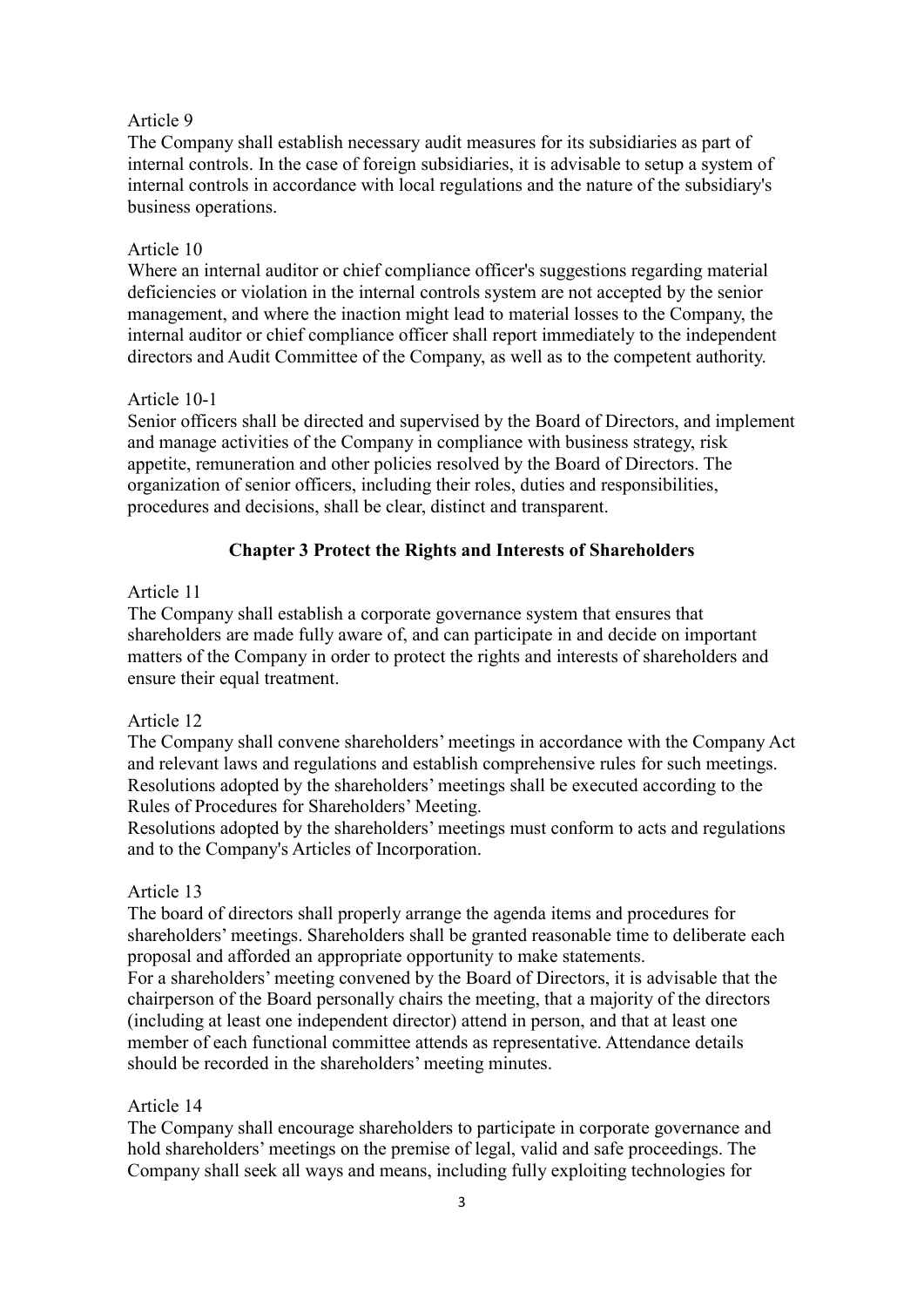information disclosure and casting votes, and is advised to upload notices, agendas and supplementary information of shareholders' meetings in both Chinese and English concurrently so as to increase the rate of shareholder attendance at shareholders meetings and to ensure that shareholders may exercise their rights at such meetings in accordance with laws.

The Company employs electronic voting at shareholders' meetings and adopts a candidate nomination system for the election of directors, and hence the Company is advised to avoid raising extraordinary motions and amending original proposals. The Company is advised to arrange for their shareholders to vote on each separate proposal in the shareholders' meeting agenda, and to, on the same day following conclusion of the meeting, enter the voting results (namely the numbers of votes cast for and against and the number of abstentions) into the Market Observation Post System.

### Article 15

The Company shall, in accordance with the Company Act and other applicable laws and regulations, record in the shareholders' meeting minutes the date and place of the meeting, the name of the chairperson and the method of adopting resolutions, a summary of the essential points of the proceedings and outcomes thereof in the shareholders' meetings minutes. With respect to the election of directors, the meeting minutes shall record the method of voting adopted therefor and the total number of weighted votes given for each of the elected directors.

The minutes for the shareholders' meetings shall be properly and perpetually kept by the Company during its legal existence, and should be sufficiently disclosed on the Company's website.

#### Article 16

The chairperson of the shareholders' meetings shall comply with the rules governing the proceedings of the shareholders' meetings established by the Company. The chairperson shall ensure the proper progress of the proceedings of the meetings and may not adjourn the meetings at will. In order to protect the interests of shareholders, if the chairperson declares the adjournment of the meeting in breach of the rules governing the proceedings of the shareholders' meetings, it is advisable for the members of the board of directors other than the chairperson of the shareholders' meeting to promptly assist the attending shareholders in electing a new chairperson of the shareholders' meeting, by a resolution to be adopted by a majority of the votes represented by the shareholders attending the said meeting, in accordance with the legal procedures, to continue the proceedings of the meeting.

#### Article 17

The Company shall place high importance on the shareholders' right to know and shall faithfully comply with applicable regulations regarding the information disclosure in order to provide shareholders with regular and timely information on company financial conditions and operations, insider shareholdings, and corporate governance status through the MOPS or the Company's website.

#### Article 18

The Company shall establish internal guidelines for the handling of donations and submit them to the board of directors for approval. Donations made to political parties, stakeholders, and charitable institutions shall be disclosed to the public.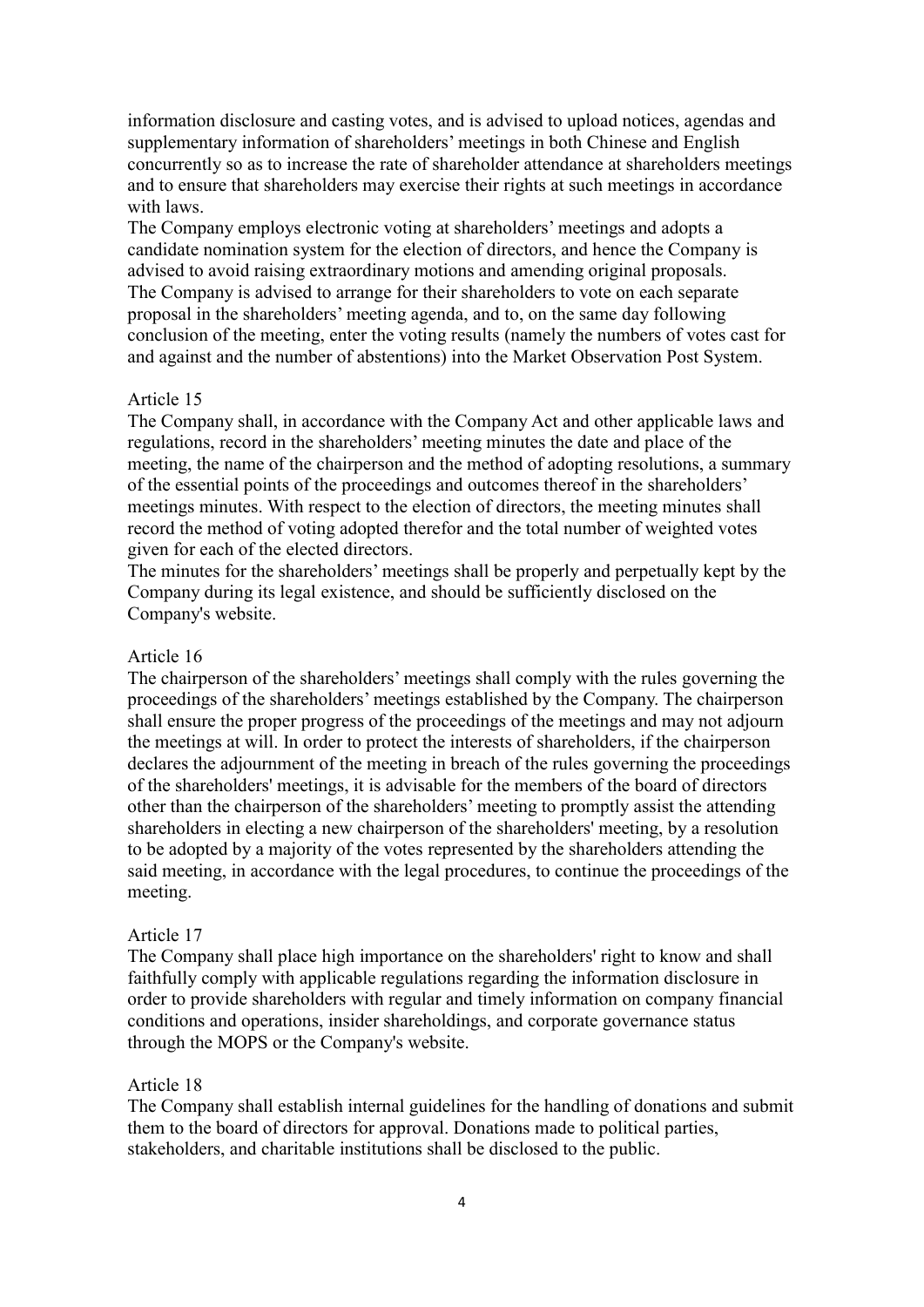The shareholders shall be entitled to profit distributions by the Company. In order to protect the investment interests of shareholders, the shareholders' meetings may examine the records and books prepared and submitted by the board of directors and the reports submitted by the Audit Committee and may decide profit distributions and deficit offsetting plans by resolution. The Board of Directors, Audit Committee, and managers shall fully cooperate in the examination conducted by the inspectors without any obstruction, rejection or circumvention.

#### Article 20

In entering into material financial and business transactions such as the acquisition or disposal of assets, the Company shall proceed in accordance with the applicable laws and/or regulations and devise related operating procedures to be submitted to the shareholders' meeting for approval to ensure shareholders' rights are protected.

#### Article 21

In order to protect the interests of shareholders, it would be advisable for the Company to respond appropriately to proposals, inquiries and disputes raised by shareholders. The Company shall properly deal with any legal action duly instituted by shareholders in which it is claimed that shareholders' rights and interests were damaged by a resolution adopted by the shareholders' meeting or the board of directors is in violation of applicable laws, regulations or the Company's Articles of Incorporation, or that such damage was caused by a breach of applicable laws, regulations or the Company's Articles of Incorporation by any directors or managers in performing their duties. The Company is advised to formulate internal procedures for appropriate handling of

matters referred to in the preceding two paragraphs, and to keep relevant written records for future reference and incorporate the procedures in its internal control system for management purposes.

#### Article 22

In order to protect the best interest of all shareholders, a shareholder having controlling power over the Company shall comply with the following provisions:

- 1.The controlling shareholder shall bear a duty of good faith to other shareholders and shall not directly or indirectly cause the company to conduct any business which is contrary to normal business practice or to operate for illicit profit gains.
- 2.The representative of the controlling shareholder shall comply with relevant rules of rights and voting policies which established by the Company and exercise voting rights and participate in resolutions in good faith for the best interest of all shareholders. Should the controlling shareholder be a director of the Company, he or she shall exercise the fiduciary duty and duty of care of a director.
- 3.The controlling shareholder shall comply with relevant laws, regulations and the Articles of Incorporation in nominating directors and shall not act beyond the authority granted by the shareholders' meeting or the board of directors.
- 4.The controlling shareholder shall not improperly intervene in corporate policy making or obstruct corporate management activities.
- 5.The controlling shareholder shall not restrict or impede the management of the Company by methods of unfair competition.
- 6.The representative that is designated when a corporate shareholder has been elected as a director or supervisor shall fulfill the Company's requirements for professional qualifications. Arbitrary replacement of the corporate shareholder's representative is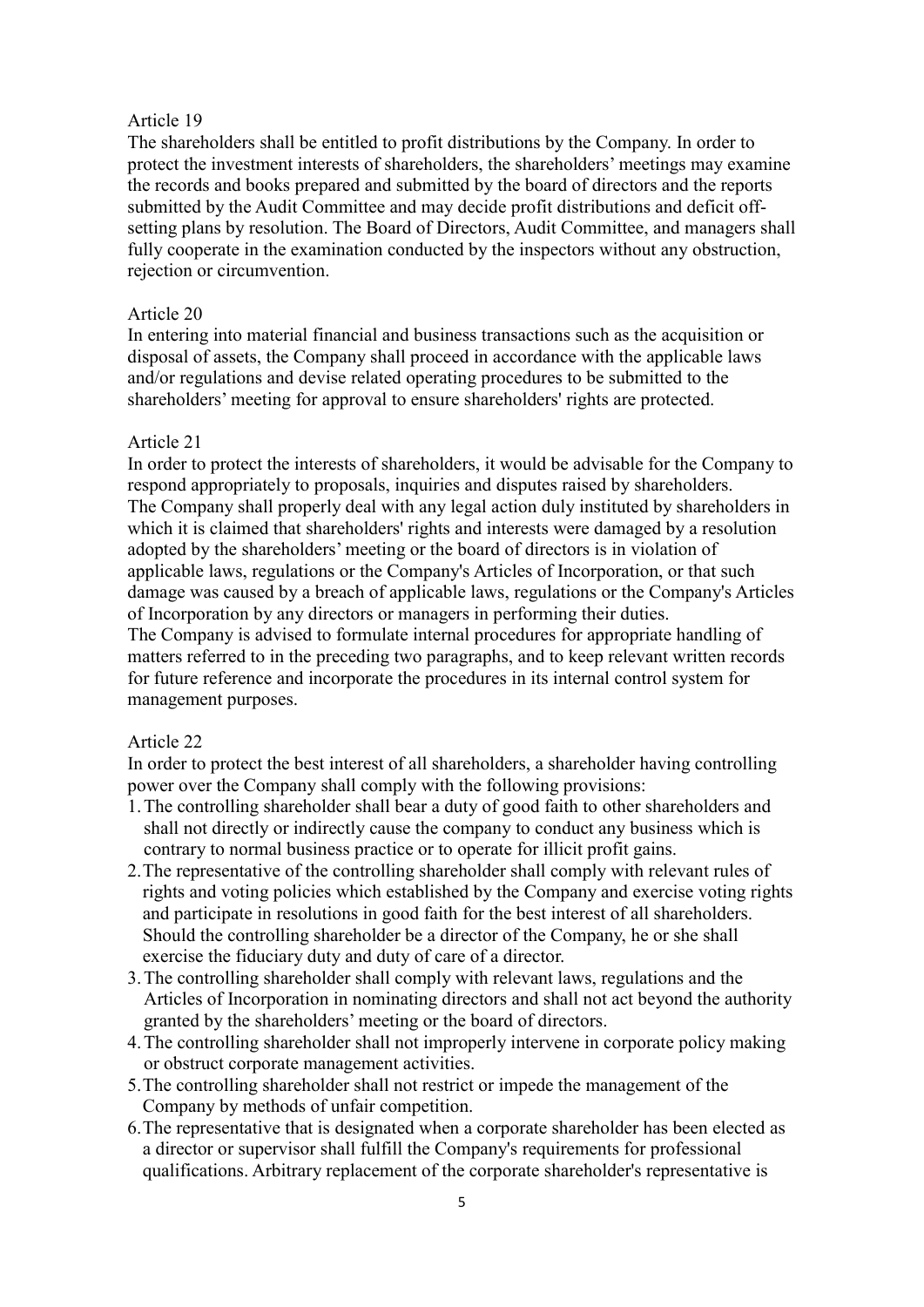## inappropriate.

### Article 23

The allocation of the Company's management authorities and responsibilities over personnel, assets and finances between it and its subsidiaries or other affiliated enterprises shall be clearly defined, and risk assessment shall be properly carried out and appropriate firewalls shall be established.

The Company shall exercise due care in the management of its subsidiaries, in accordance with the Financial Holding Company Act.

#### Article 24

In order to avoid improper transfer of benefits that can cause damages to the Company or its shareholders, the Company, when entering into a real estate transaction with its major shareholders, invested enterprises, responsible person, employees, or stakeholder of the Company's responsible person, the transaction shall be made in compliance with the Financial Holding Company Act and applicable regulations set forth by the competent authority.

#### Article 25

When the responsible person of the Company concurrently holds a position in a subsidiary or other job positions, the transactions shall be handled in accordance with relevant regulations.

The responsible person of the Company, when concurrently holding a position in accordance with the foregoing paragraph, shall ensure the effective execution of current and concurrent duties, and shall not engage in acts involving conflict of interest or violation of internal control, supervisory and balance systems of the Company and its investee enterprises and subsidiaries to ensure shareholder rights and interests.

#### Article 26

The Company's director, acting on behalf of oneself or anyone else in matters within the business scope of the Company, shall obtain the approval at the shareholders' meeting.

## Article 27

The Company and its subsidiaries shall establish sound objectives and systems for the management of finances, operations and accounting in accordance with applicable laws and regulations.

#### Article 28

The transaction made between the Company, its subsidiaries and other affiliated enterprises shall be in compliance with laws and adhere to guidelines governing the relevant financial and business operations between them. Price and payment terms shall be clearly specified in the contract, with non-arm's length transactions or transfer of benefits strictly prohibited. The Company shall obtain an appraisal report from securities underwriters, appraisal companies, or accountants before proceeding with the transaction.

# **Chapter 4 Strengthen the Roles and Powers of the Board of Directors Section 1 Structure and function of the board of directors**

Article 29 The Company's board of directors shall be responsible to the shareholders' meetings.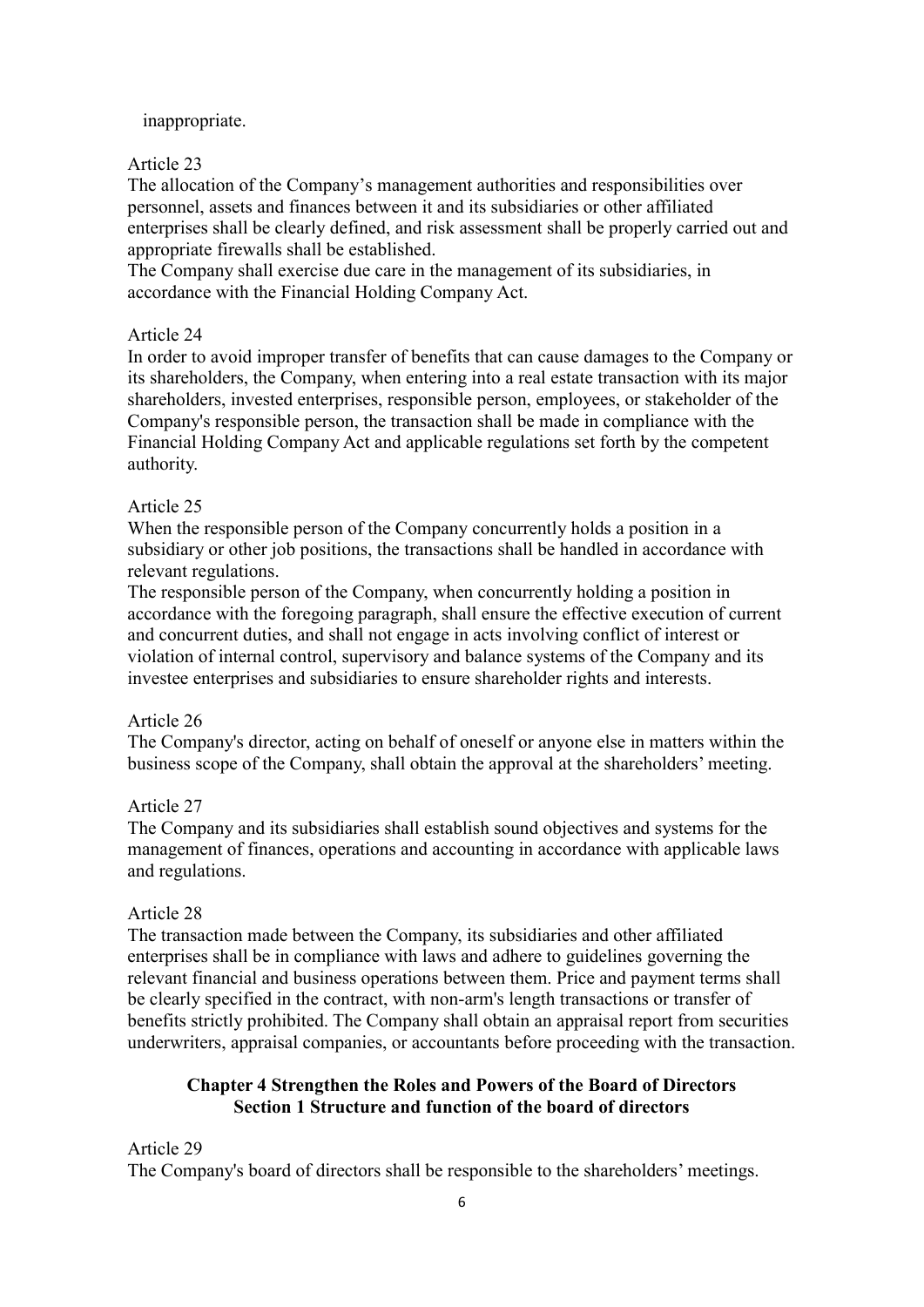Procedures and arrangements of the corporate governance shall ensure that, in exercising its authority, the board of directors will comply with laws, regulations, the Articles of Incorporation, and the resolutions adopted by the shareholders' meetings.

### Article 30

The structure of the Company's Board of Directors shall be determined by appointing an appropriate number, not less than nine nor more than twenty-one, of directors in consideration of the Company's business scale, the shareholding of major shareholders, and practical operational needs. The proportion of directors concurrently serving as company officers should not be excessive, and such directors shall comply with the restrictions on concurrent positions held under Article 25 herein.

The composition of the Board of Directors shall be determined by giving due consideration to operational structure, business development direction, future trends and other needs, and it is advisable to assess aspects of diversity including but not limited to basic compositions (e.g., gender, age, nationality and race), professional experience (e.g., financial holding, banking, insurance, securities, industry and technology) and professional knowledge and skills (e.g., business, finance, accounting, law, marketing and digital technology).

The members of the Board of Directors shall possess the knowledge, skills, and experience necessary for performing their duties. To achieve the ideal goal of corporate governance, the Board of Directors shall possess the following abilities:

1.Ability to make operational judgments;

- 2.Ability to perform accounting and financial analysis;
- 3. Ability to conduct management administration;
- 4.Ability to handle crisis management;
- 5. Knowledge of the industry;
- 6.An international market perspective;
- 7. Leadership;
- 8. Ability to make policy decisions;
- 9.Risk management knowledge and skills.

#### Article 31

The board of directors shall perceive the risks faced by the Company's operations, shall confirm the effectiveness of risk management, and shall take ultimate responsibility for the management of the risks.

The Company's risk management policies and operating procedures shall be adopted by the board of directors and shall be reviewed and amended when appropriate.

The Company shall establish an independent risk management task force and regularly furnish risk management reports to the board of directors; upon identifying a significant risk exposure that might adversely affect its financial or business status, it shall take immediate and adequate countermeasures and submit a report to the board of directors. A TWSE/TPEx listed company shall establish a fair, just, and open procedure for the election of directors, encourage shareholder participation, and adopt the cumulative voting mechanism pursuant to the Company Act in order to fully reflect shareholders' views.

## Article 32

The Company shall, according to the principles of protection of shareholder rights and interests and equitable treatment of shareholders, establish a fair, just and open procedure for the election of directors, encourage shareholder participation, and adopt the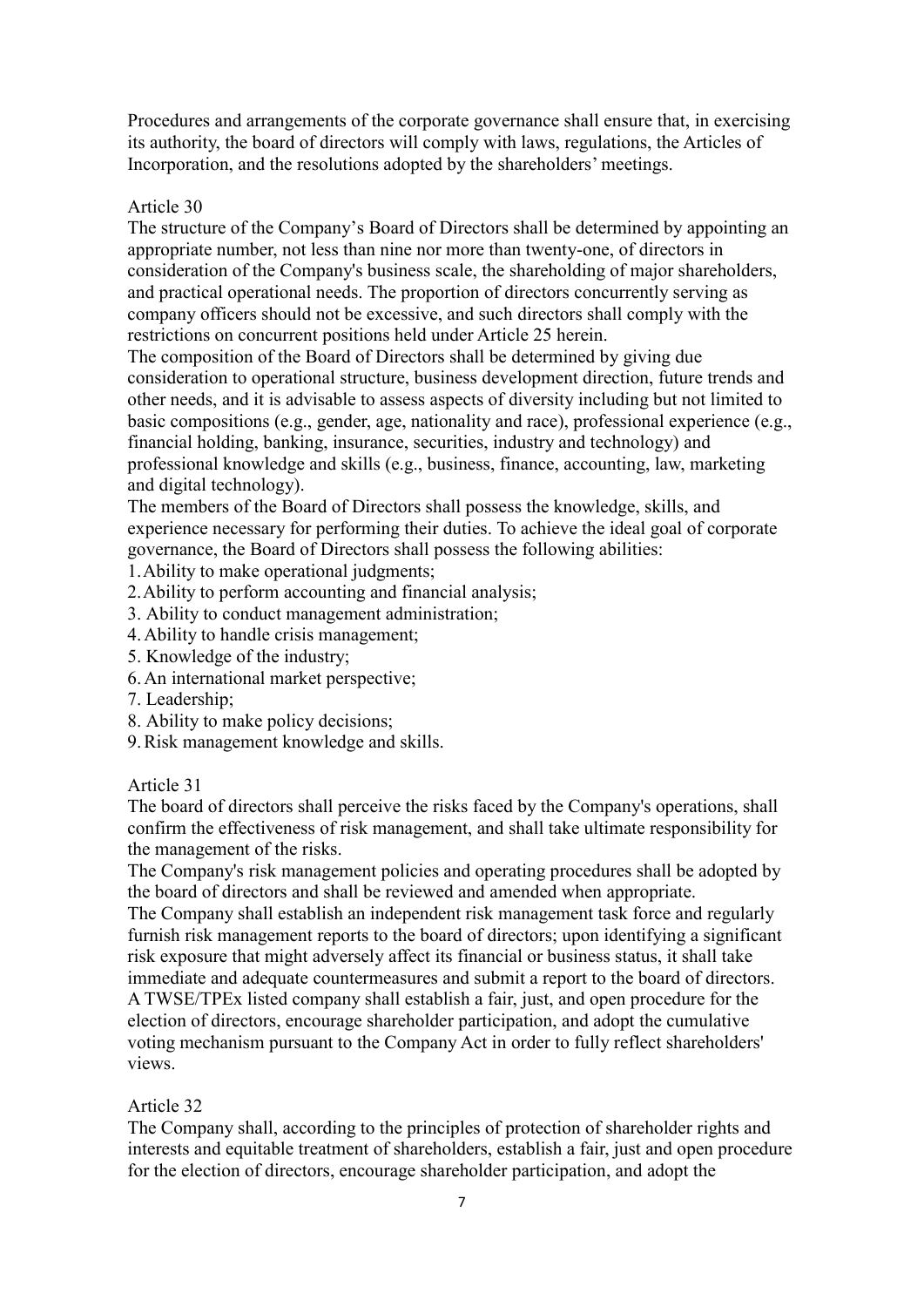cumulative voting mechanism pursuant to the Company Act or other voting methods stipulated in its Articles of Incorporation that serve to fully reflect shareholders' opinions. Starting from the 6th Board of Directors, the Company has adopted a candidate nomination system for the election of its directors. The adoption of such a system shall be expressly stipulated in the Articles of Incorporation, and the shareholders shall elect the directors from among the nominees listed in the roster of director candidates. Candidate nomination, the review process, contents of announcement, and procedures, as mentioned in the previous clause, shall be handled in accordance with the Company Act and the Securities and Exchange Act.

When the number of directors falls below 7 due to the discharge of a director for any reason, the Company shall hold a by-election for director at the next shareholders' meeting. When the number of directors falls short by one-third of the total number prescribed by the Articles of Incorporation, the Company shall convene a special shareholder meeting within 60 days of the occurrence of that fact for the purpose of holding a by-election for directors.

Unless the competent authority otherwise grants an exception, a spousal relationship or a familial relationship within the second degree of kinship may not exist among more than half of the directors of the Company.

The directors of the Company shall be in compliance with relevant regulations with regard to the qualifications required for the directors and restrictions on concurrent serving and other matters.

#### Article 33

Banking subsidiaries of the Company shall appoint at least one director with a minimum of 5 years work experience in banking and 3-year-experience as assistant manager in the head office or an equivalent position; or someone who has a minimum of 5 years work experience in financial administration or management at grade 8 or above with excellent performance and professional qualifications. The same rules shall apply to the Company's insurance and securities subsidiary undertakings.

#### Article 34

The Company shall appoint 3 or more independent directors, in accordance with the Articles of Incorporation. The number of independent directors shall not be less than onefifth of the total number of members of the board directors.

Independent directors shall possess knowledge and skills required for performing their duties. Furthermore, considering the needs for the Company's business and industrial developments and the various factors specified in Article 30, Paragraph 2 of these Principles, there shall be restrictions on their shareholdings and the positions they may concurrently hold in compliance with applicable laws and regulations. They shall maintain independence within the scope of their directorial duties and must not have any direct or indirect interest in the Company.

Independent directors shall not hold concurrent offices as an independent director of more than three other listed companies. (The number of concurrent positions held shall be calculated in compliance with applicable laws and regulations)

The Company shall, in accordance with the Company Act, adopt a candidate nomination system for election of the independent directors and expressly stipulate that system in the Articles of Incorporation. The shareholders shall elect the directors from among the nominees listed in the roster of director candidate.

The independent directors of the Company shall ideally not serve more than three consecutive terms.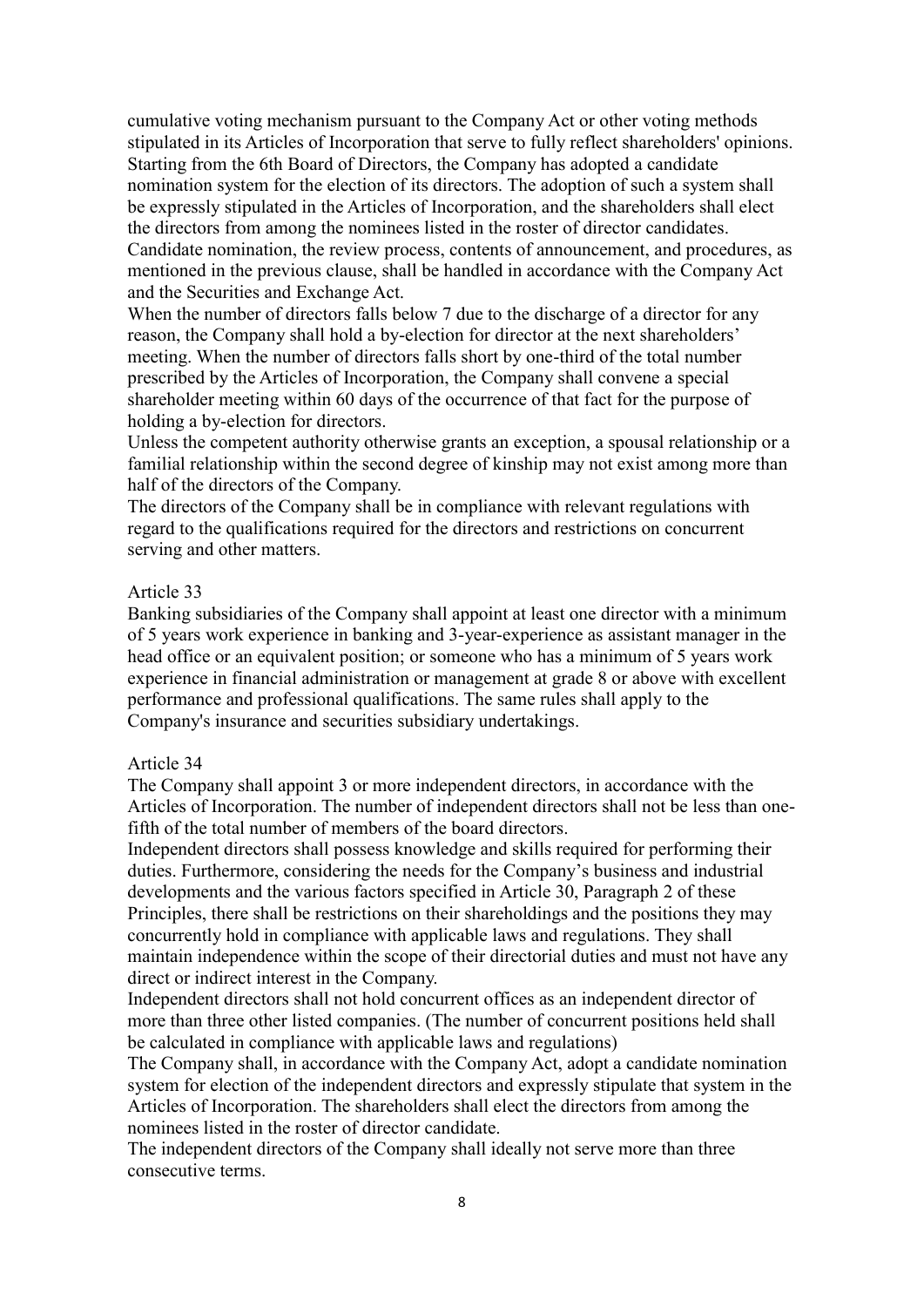The election of independent and non-independent directors shall be held in accordance with the Company Act at the same time but on separate ballots.

Change of status between independent directors and non-independent directors during their term of office is prohibited.

When an independent director is dismissed for any reason, resulting in the number of independent directors falling below the requirement under Paragraph 1 of the Articles of Incorporation, a by-election for independent director shall be held at the next shareholders' meeting.

In the event that all the independent directors have been discharged, the Company shall convene a special shareholders' meeting to hold a by-election within 60 days from the date of the occurrence.

The professional qualifications, restrictions on both shareholding and concurrent positions held, determination of independence, method of nomination, and other requirements, with regard to the independent directors, shall be set forth in accordance with applicable laws and regulations.

# Article 35

The respective duties of the Company's Chairman and the President shall be clearly demarcated, the Chairman may not serve as the President concurrently.

- 1. Either the chairman or the president has resigned and is unable to perform his or her duties.
- 2.Either the chairman or the president has been dismissed or discharged by the competent authority.
- 3.Either the chairman or the president is unable to perform his or her duties due to other major incidents.

## Article 36

The Company shall clearly stipulate the scope of duty of independent directors, and the manpower and resources independent directors may utilize in relation to their duties. In the event independent directors identify matters of importance of suspicion, external professionals can be hired where necessary to assist in evaluations, or internal auditors can be requested to perform project reviews or follow-up. The Company or the other members of the board may not unlawfully or inappropriately hinder, refuse, or obstruct independent directors from conducting their responsibilities.

The Company shall stipulate the remuneration of directors according to the Articles of Incorporation or resolution of the shareholders' meeting and may establish a separate but reasonable set of remuneration rules for independent directors.

## Article 37

In order to achieve the objective of corporate governance, the main duties of the board of directors are as follows:

- 1. Set up effective and appropriate internal control system.
- 2. Select and supervise managers.
- 3. Review the management decisions, operation proposals, and the future development direction of the Company; and supervision of its enforcement.
- 4. Review the financial goals of the Company, and supervise the completion of those goals.
- 5. Supervise the operation results of the Company.
- 6. Review the performance evaluation benchmark and remuneration standard for the managers and the remuneration structure and system for the directors.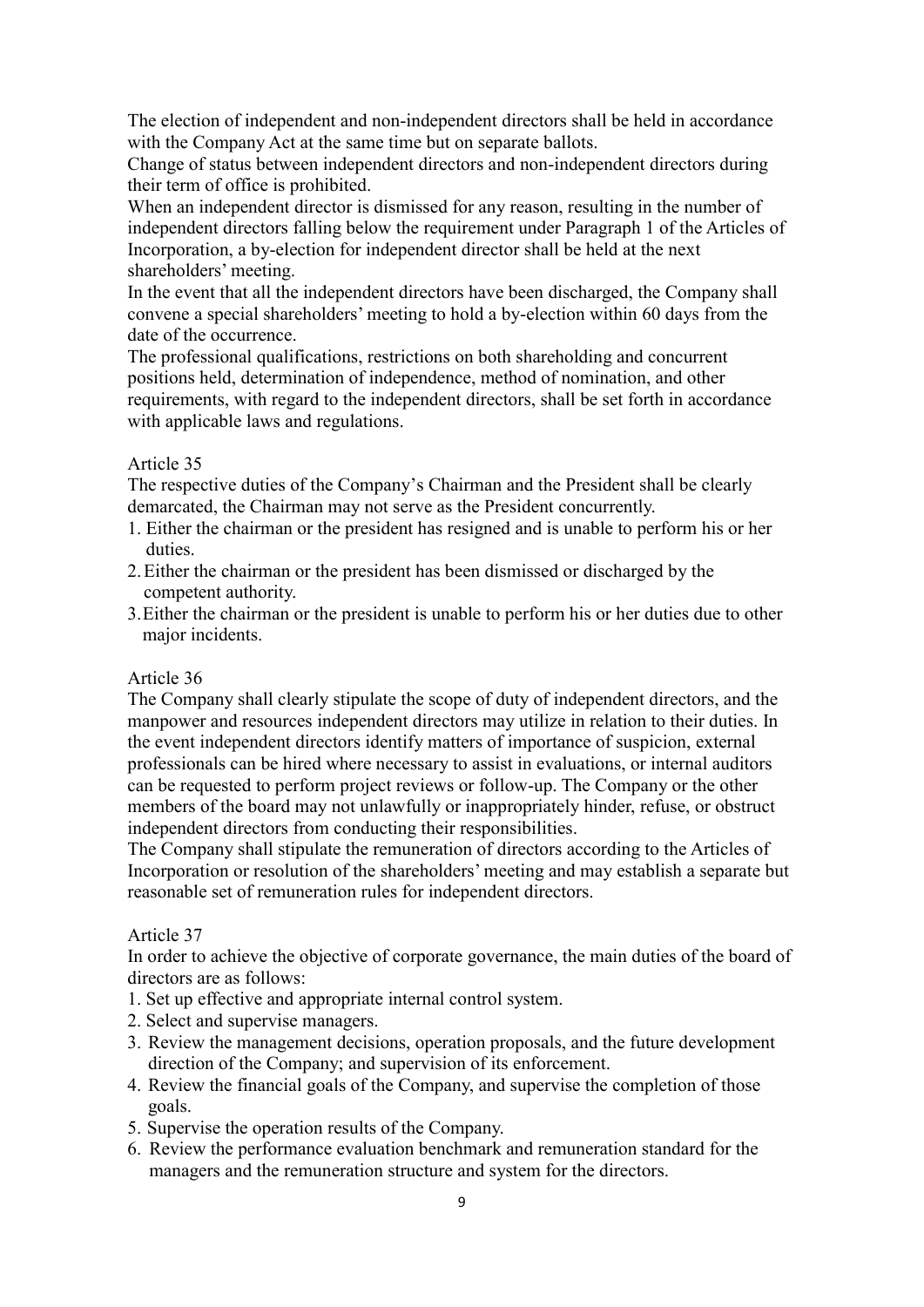- 7. Supervise the Company's establishment of an effective risk management mechanism.
- 8. Supervise the Company's compliance with relevant laws and regulations.
- 9. Protect and maintain the Company image.
- 10. Appoint accountants and other professionals.

Other than where the approval of the competent authorities is necessary, the following matters shall be submitted to the board of directors for approval: Any objections or qualified opinions expressed by independent directors shall be recorded in the minutes of the board of directors' meeting.

- 1. Establishment or amendment to the internal control system and review of its effectiveness according to Article 14-1 of the Securities and Exchange Act.
- 2. Establish and amend the processes for the acquisition or disposal of assets pursuant to provisions in Article 36-1 of the Securities and Exchange Act, and handle the derivative commodity trade processes that involve significant amounts of finances.
- 3. Items that involve the personal interests of the directors.
- 4. Major assets or derivative commodity trades.
- 5. Offering, issuance, or private placement of equity-type securities.
- 6. Appointment, dismissal, or compensation of the certifying CPAs.
- 7. Appointment and removal of the financial, accounting, or internal auditing officers.
- 8. A donation to a related party or a major donation to a non-related party; however, public-interest donations for the relief of major natural disasters may be submitted to the next board meeting for ratification.
- 9. Any other significant matter regulated by the competent authorities.

## Article 39

The directors and supervisors of subsidiaries fully owned by the Company shall be appointed by the Company in compliance with the following principles:

- 1.Qualifications shall meet the requirements of each respective relevant competent authority.
- 2.The Company shall appoint independent directors for its subsidiaries whose shares have been publicly issued. The professional qualifications, restrictions on both shareholding and concurrent positions held, determination of independence, and the minimum amount or ratio of independent directors shall comply with the Securities and Exchange Act and regulations of competent authorities.

# **Section 2 The Audit Committee and Other Committees**

## Article 40

In order to strengthen management mechanisms, the Company may establish various types of functional committees and specified in the Article of Incorporation while considering the scale of the board of directors and the number of the independent directors.

Committees shall stipulate organizational policies and submit them for approval by the board of directors. The content of the organizational policies shall include the number of committee members, terms of office, and powers of committee members.

## Article 41

The Audit Committee shall consist entirely of independent directors of the Company, with no less than 3 members. One member shall be the convener, and at least one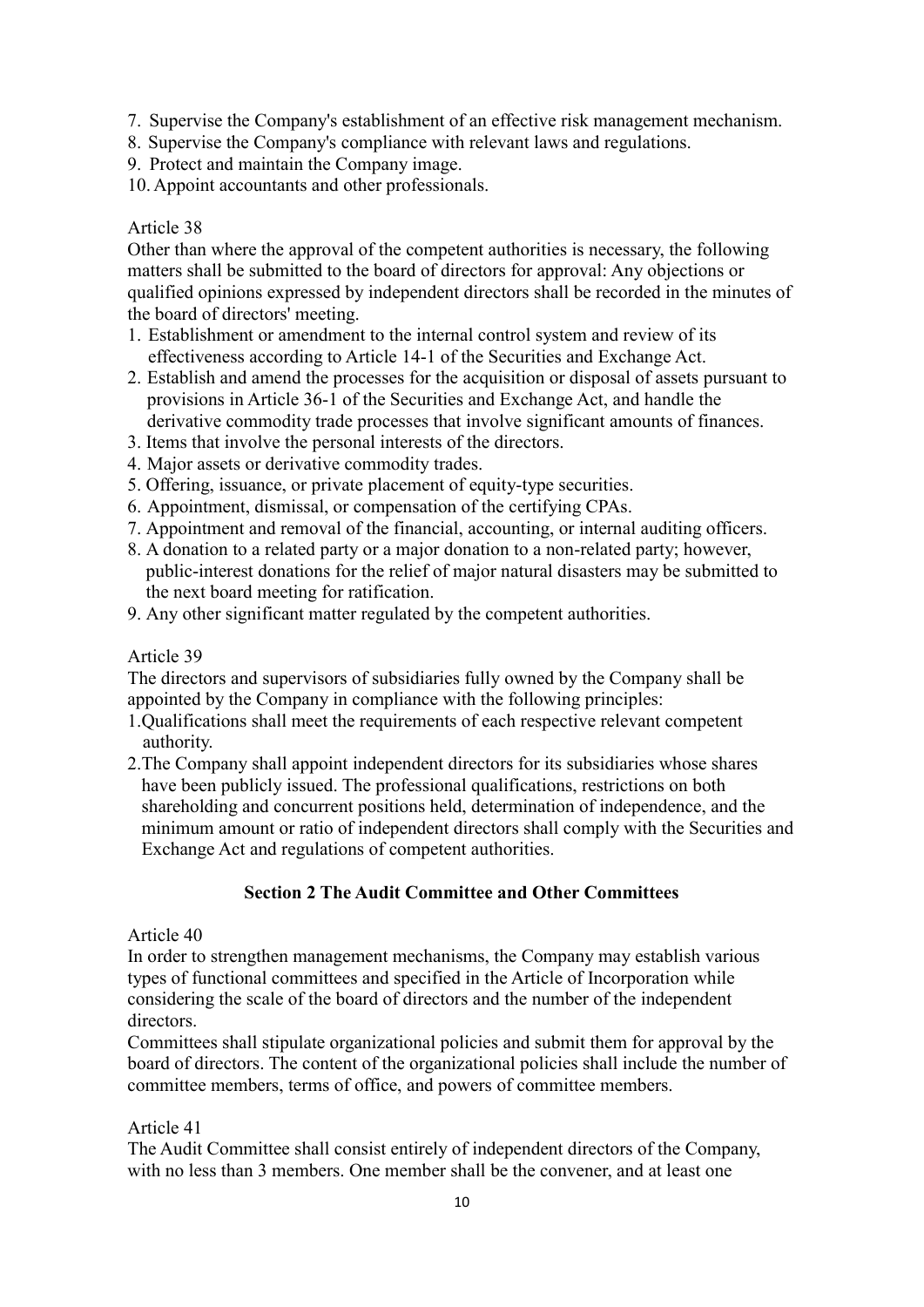member shall have accounting or financial expertise. The following items are not applicable to Article 38 of the Principles herein and must be approved by at least one-half of the Audit Committee members and submitted to the board of directors for resolution:

- 1.Adoption or amendments to the internal control system according to Article 14-1 of the Securities and Exchange Act.
- 2.Assessment of the effectiveness of the internal control system
- 3.Adoption or amendment, pursuant to provisions in Article 36-1 of the Securities and Exchange Act, of the procedures for the acquisition or disposal of assets and for the derivative commodity trade processes that involve significant amounts of finances.
- 4.Items that involve the personal interests of the directors.
- 5. Material assets or derivative commodity trades.
- 6. Raising, issuance, or private placement of any equity-type securities.
- 7. Appointment, dismissal, or remuneration of the certifying CPAs.
- 8. Appointment and discharge of the financial, accounting, or internal auditing officers.
- 9. Annual or Q2 financial statements signed or sealed by the Chairman, managerial personnel and accounting officers.

10. Business reports and proposals for distribution of earnings or make-up of deficits.

11.Any other significant issues so required by the Company or competent authorities. Except for Subparagraph 9, any other subparagraphs in the preceding paragraphs are not approved by one-half or more of all Audit Committee members may be undertaken upon the approval of two-thirds or more of all directors without the restrictions in the preceding paragraph. The resolution of the Audit Committee shall be recorded in the minutes of the board of directors' meeting.

The meeting of the Audit Committee shall be made into meeting minutes and a copy of the minutes shall be distributed to each independent director within 20 days after the meeting. The meeting minutes shall be well preserved as key records of the Company and retained as such over the Company's existence.

The Company Act, the Securities and Exchange Act, and other laws regulating supervisors shall be applicable for members of the Audit Committee.

#### Article 42

The Company shall establish the Remuneration Committee. The qualifications, exercising of authority and other relevant matters regarding its members shall comply with relevant laws.

## Article 42-1

The Company is advised to establish and announce channels for internal and external whistleblowers and to formulate whistleblower protection mechanisms.

The channels and mechanisms referred to in the preceding paragraph shall include at least the following items:

- 1. Establish and announce internal mailbox and dedicated lines for whistleblowers, or retain other external independent agencies to provide mailbox and dedicated lines for internal and external whistleblowers.
- 2. Designate personnel or unit for processing whistleblower reporting.
- 3. Record and maintain documents of whistleblower reports received, handling processes, handling results and other related files.
- 4. Maintain confidentiality of whistleblower identity and reporting content.
- 5. Protect whistleblower rights and prevent the imposition of improper treatment as a result of reporting the matter.

The Company may not process whistleblowing reports that do not contain specific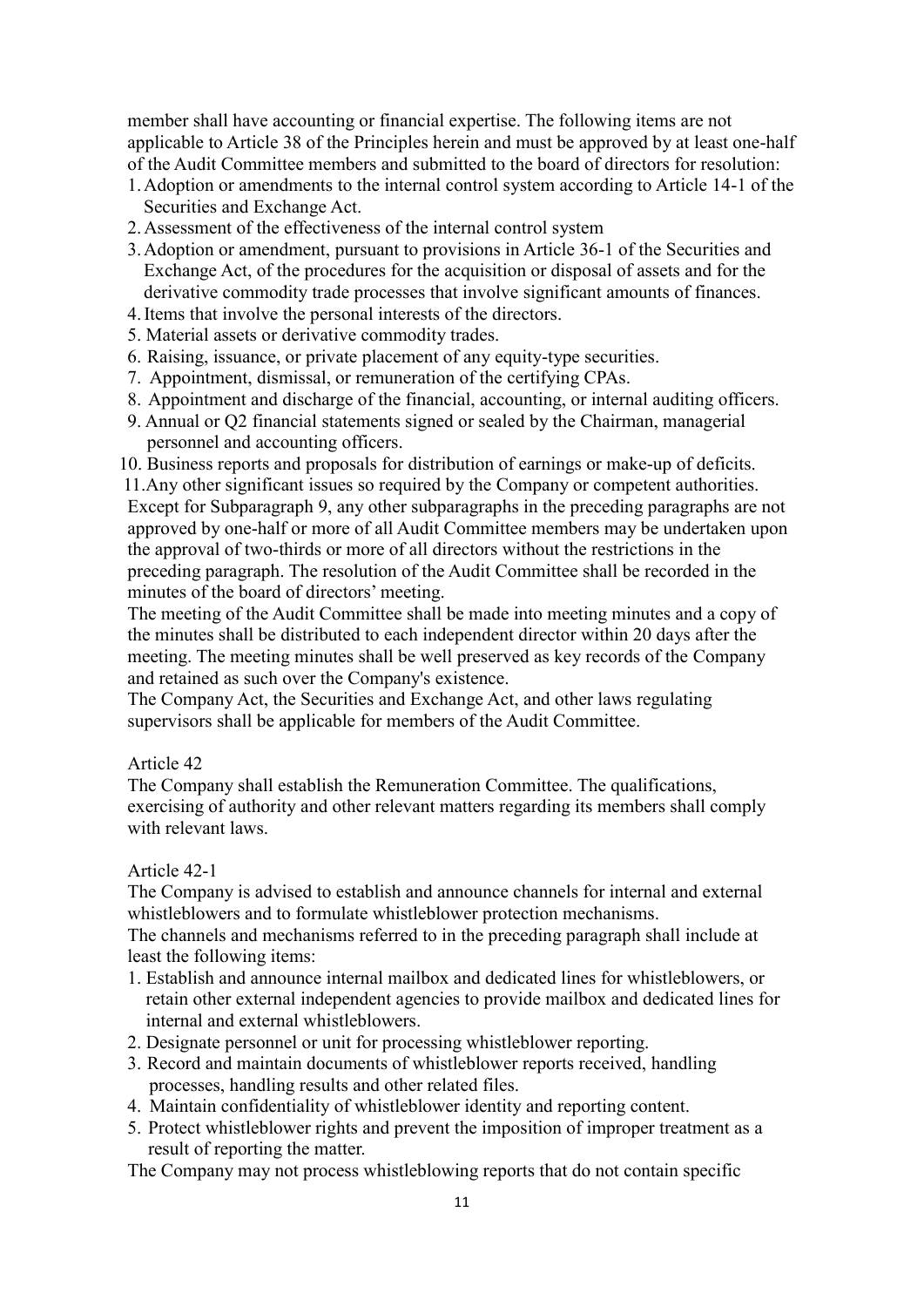names, addresses and matters of violation.

Paragraph 2, Subparagraph 5 does not apply to whistleblowing reports found to be false and to contain malicious verbal attacks on the Company or employees upon investigation.

#### Article 43

The Audit Committee or the independent directors of the Committee may appoint lawyers, accountants, and other professionals to provide audits or counsel the Committee in performing its duties. The Company shall bear all costs incurred in this regard.

## Article 43-1

To improve the quality of its financial reports, the Company shall establish the position of deputy to its principal accounting officer.

To enhance the professional abilities of the deputy accounting officer of the preceding paragraph, the deputy's continuing education shall proceed in accordance with the schedule of the principal accounting officer.

Accounting personnel responsible for preparing financial reports shall also participate in relevant professional development courses for 6 hours or more each year. Those courses may be company internal training activities or may be professional courses offered by professional development institutions for principal accounting officers.

The Company shall select as its external auditor a professional, responsible, and independent attesting CPA, who shall perform regular reviews of the financial conditions and internal control measures of the Company. With regard to any irregularity or deficiency discovered and disclosed in a timely manner by the CPA during the review, and concrete measures for improvement or prevention suggested by the CPA, the Company shall faithfully implement improvement actions. It is advisable that the Company establish channels and mechanisms of communication between independent directors, supervisors or the audit committee, and the attesting CPA, and to incorporate procedures for that purpose into the Company's internal control system for management purposes.

The Company shall evaluate the independence and suitability of the CPA engaged by the Company regularly, and no less frequently than once annually. In the event that the Company engages the same CPA 7 years consecutively with no replacements, or if the CPA is subject to disciplinary action or other circumstances prejudicial to the CPA's independence, the Company shall evaluate the necessity of replacing the CPA and submit its conclusion to the Board of Directors.

#### **Section 3 Board of Directors Meeting Policy and Decision-making Procedures**

#### Article 44

The Company shall stipulate the rules of proceedings for meetings of board of directors. The meeting agendas, procedures, minutes recording, announcements and any other items requiring compliance shall comply with relevant laws or regulations. The board of directors meeting shall at least convene once a quarter, a stipulation which shall be clearly specified in the rules of proceedings for meetings of board of directors. Notices for board of directors' meetings shall be distributed to each director at least 7 days before the meeting. The purpose of the meeting shall be clearly specified in the notice. However, a board of directors' meeting may be called at any time in the event of an emergency.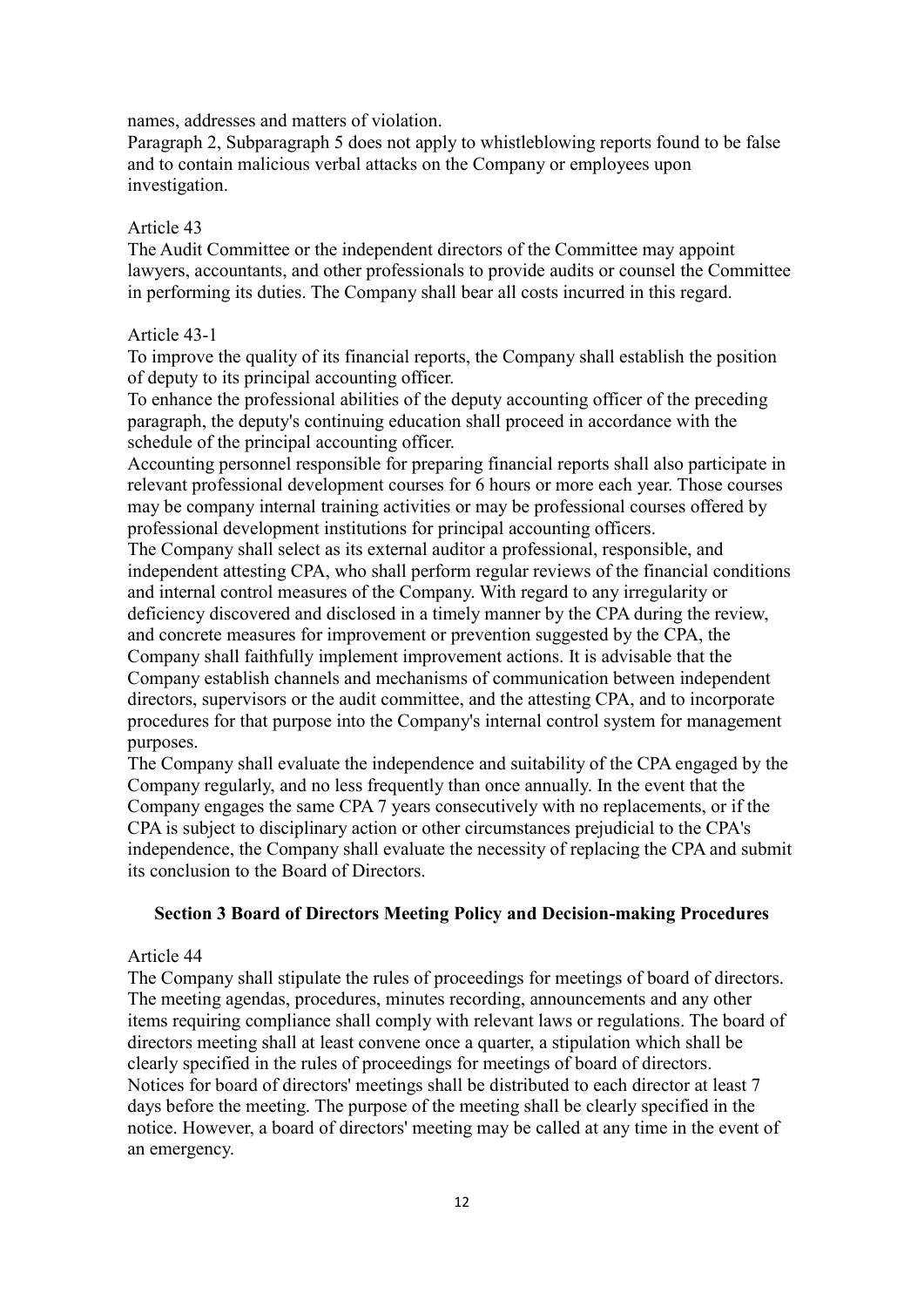If any director or a juristic person represented by a director is an interested party with respect to any agenda item, the director shall state the important aspects of the interested party relationship at the respective meeting. When the relationship is likely to prejudice the interests of the Company, the director may not participate in discussion or voting on that agenda item, and further, shall enter recusal during discussion and voting on that item and may not act as another director's proxy to exercise voting rights on that matter. Where the spouse or a blood relative within the second degree of kinship of a director, or any company which has a controlling or subordinate relation with a director, has interests in the matters under discussion in the meeting of the preceding paragraph, such director shall be deemed to have a personal interest in the matter.

#### Article 46

For any decisions that need to be resolved through a board meeting under Article 14-3 of the Securities and Exchange Act, the independent directors shall be involved either by attending the meetings personally or by appointing other independent directors as proxy attendants. Any objections or qualified opinions expressed by independent directors shall be recorded in meeting minutes; an independent director intending to express objections or qualified opinions but unable to attend the meeting personally at the board meeting shall, unless there is justifiable reason not to do so otherwise, issue a written opinion in advance, which shall be recorded in the board meeting minutes.

In any of the following circumstances, resolutions made by the Board of Directors shall be noted in the meeting minutes, and in addition, publicly announced and filed on the MOPS before the beginning of trading hours on the first business day after the date of the board meeting:

- 1.Any of the following matters in relation to a resolution passed at the board of directors meeting shall be recorded in the meeting minutes and published on the Market Observation Post System on the following business day after the meeting and before the trading hours: Objections or qualified opinions expressed by independent directors on record or in writing.
- 2.Any issues that are not agreed upon by the Audit Committee but passed by more than two-thirds of the all directors.

When holding a board of directors meeting, the Company may, based on the content of the agenda, advice personnel of relevant departments or subsidiaries to attend the meeting as non-voting participants.

Where necessary, an accountant, legal counsel, or other professional may be invited to sit in at the meetings to assist the directors in understanding the conditions of the Company, provided that they shall leave the meeting when deliberation or voting takes place.

#### Article 47

The minutes of the board of directors' meetings shall be signed or stamped by the chairperson and the minute taker and issued to each director within 20 days after the meeting. The director attendance log constitutes part of the board meeting minutes and shall be listed as important records of the Company and retained as such over the Company's existence.

Production and distribution of meeting minutes may be made in electronic form. A Company shall record on audio or videotape the entire proceedings of a board of directors' meeting, and preserve the recordings for at least 5 years, in electronic form or otherwise.

If, before the end of the preservation period referred to in the preceding paragraph, any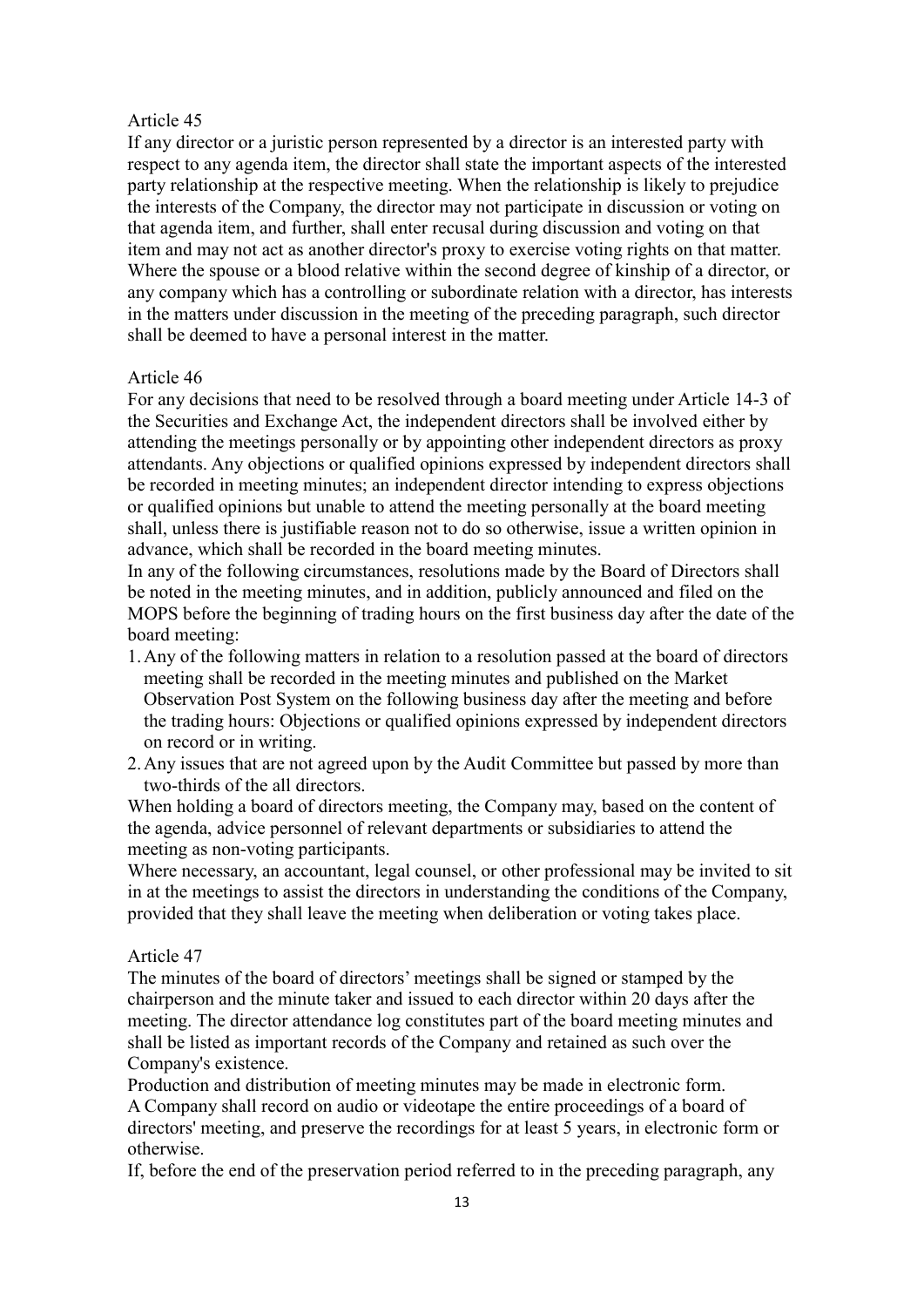litigation arises in connection with a resolution of a board of directors' meeting, the relevant audio or video recordings shall continue to be preserved until the litigation is concluded.

Where a board of directors' meeting is held by way of video conferencing, the recorded video and audio shall be treated as part of the meeting minutes and kept properly over the Company's existence.

If a resolution of the board of directors violates regulations, the Articles of Incorporation and the resolutions reached in the shareholder meetings, and thus results in Company losses, the directors involved in the decision-making shall compensate the Company. However, dissenting directors whose dissent can be proven by minutes or written statements will be exempted.

## Article 48

Considering the scale and the needs of the board of directors, the Company may establish managing directors in accordance with relevant regulations provided in the Company Act.

Where the Company has established the position of managing director, the managing directors shall include no less than one independent director, and no less than one-fifth of the managing director seats shall be held by independent directors.

# **Section 4 Obligations and Responsibilities of Prudent Directors**

## Article 49

The directors of the Company shall faithfully conduct corporate affairs and perform this duty of care as a prudent administrator.

## Article 50

If a resolution of the board of directors is in violation of laws or regulations or the Company's articles of incorporation, shareholders that are holding shares for at least another year may request the board of directors to stop the implementation of such resolution. Upon discovering any threat of the Company suffering material injury, members of the board of directors shall report to the Audit Committee immediately.

## Article 51

The aggregate shareholding percentage of all the directors of the board shall comply with applicable laws and regulations. Restrictions on the share transfer of each director and the establishment, removal, or changes of pledges over the shares held by each director shall be subject to the applicable regulations and the relevant information shall be disclosed in accordance with applicable laws.

## Article 52

The Company may, pursuant to the relevant regulations, purchase liability insurance for all its directors for the duration of their service terms to cover the respective compensation liabilities involved when performing their duties.

The Company shall report the insured amount, coverage, premium rate, and other major contents of the liability insurance it has purchased or renewed for directors at the next board meeting.

# Article 52-1

Directors of financial holding companies are advised to participate in training courses on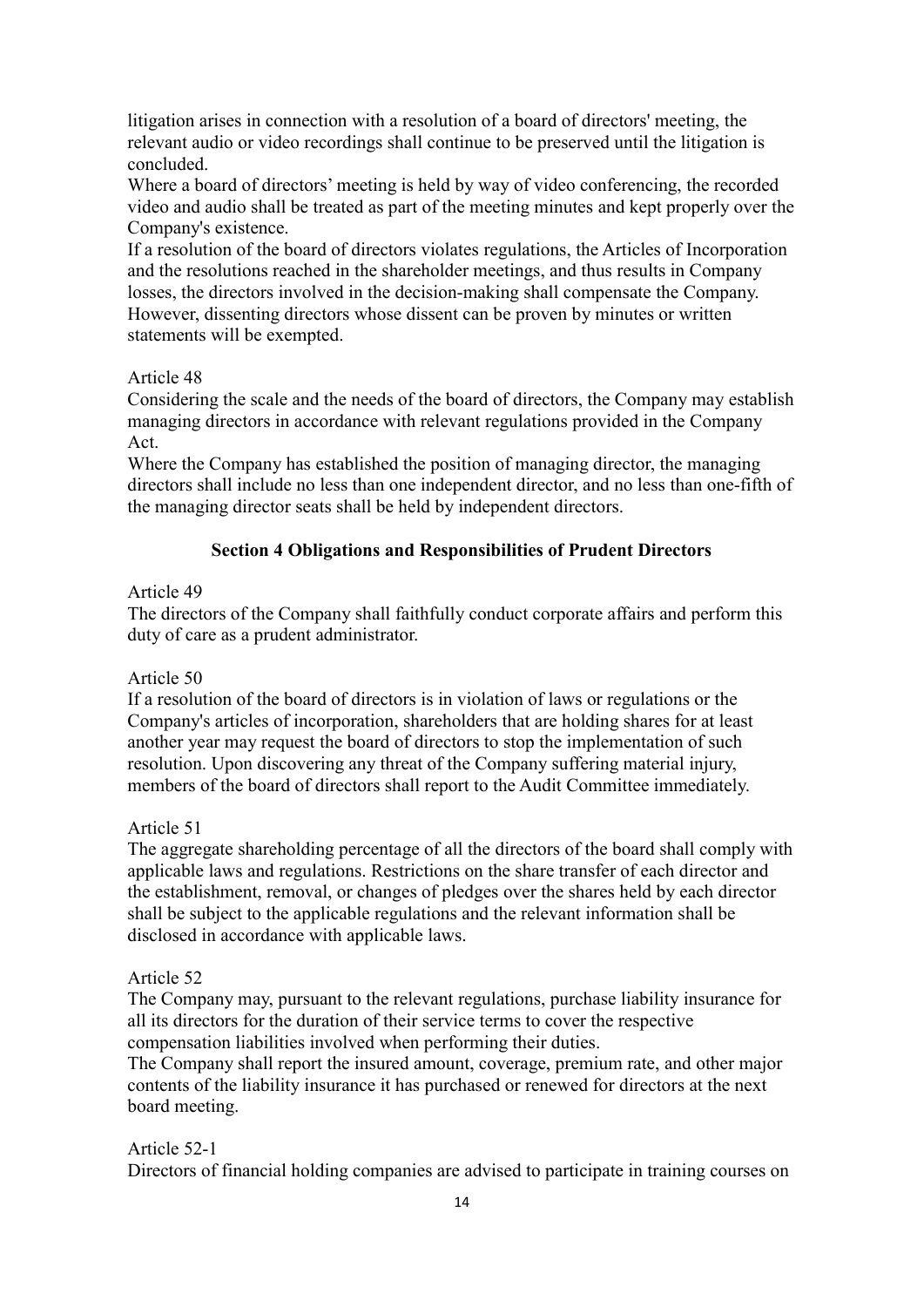subjects relating to corporate governance including finance, risk management, business, commerce, accounting, law, anti-money laundering, countering terrorism financing or corporate social responsibility offered by institutions designated in the Rules Governing Implementation of Continuing Education for Directors and Supervisors of TWSE/TPEx Listed Companies upon becoming directors and throughout their terms of service. They shall also ensure that company employees at all levels will enhance their professionalism and knowledge of the law.

The Company shall organize training for newly appointed members of the Board.

# **Section 5 Corporate Governance Personnel**

# Article 52-2

The Company shall ideally appoint an appropriate number of competent corporate governance officers, and designate one Chief Corporate Governance Officer in charge of affairs related to corporate governance.

The appointment and removal of the Chief Corporate Governance Officer referred to in the preceding paragraph shall be subject to the resolutions of the Board

The Chief Corporate Governance Officer of the Company shall be appointed in accordance with these Principles. However, when other regulations of the competent authority provide otherwise, such provisions shall govern.

# Article 52-3

The corporate governance-related affairs as referred to in Paragraph 1 of the preceding article shall at least include the following:

- 1. Relevant matters of the Board meeting and the shareholders' meeting as required by law.
- 2. Production of minutes for the Board meetings and shareholders' meetings.
- 3. Election and continuing education and training of directors.
- 4. Provision of information required for directors' performance of duties.
- 5. Assistance in directors' compliance.
- 6. Other matters specified in accordance with the Company's Articles of Association or contracts.

## Article 52-4

The Chief Corporate Governance Officer belongs to the managerial personnel of the Company, and is thus regulated by relevant provisions regarding managerial personnel in the Company Act and the Securities and Exchange Act. Unless otherwise provided by law, the position of Chief Corporate Governance Officer can be held concurrently by a staff member holding another position in the Company.

If the Chief Corporate Governance Officer holds a concurrent position, he/she shall ensure the effective execution of current and concurrent duties, and must not be involved in any conflicts of interest or violations of the Company's internal control.

## Article 52-5

The Chief Corporate Governance Officer must obtain qualifications for the practice in law or accounting, or must have served in a position in charge of legal affairs, compliance, internal audit, financial affairs, stock affairs, or corporate governance-related affairs as specified in Article 52-2 herein at institutions or public companies related to securities, finance, or futures for no less than three years in total.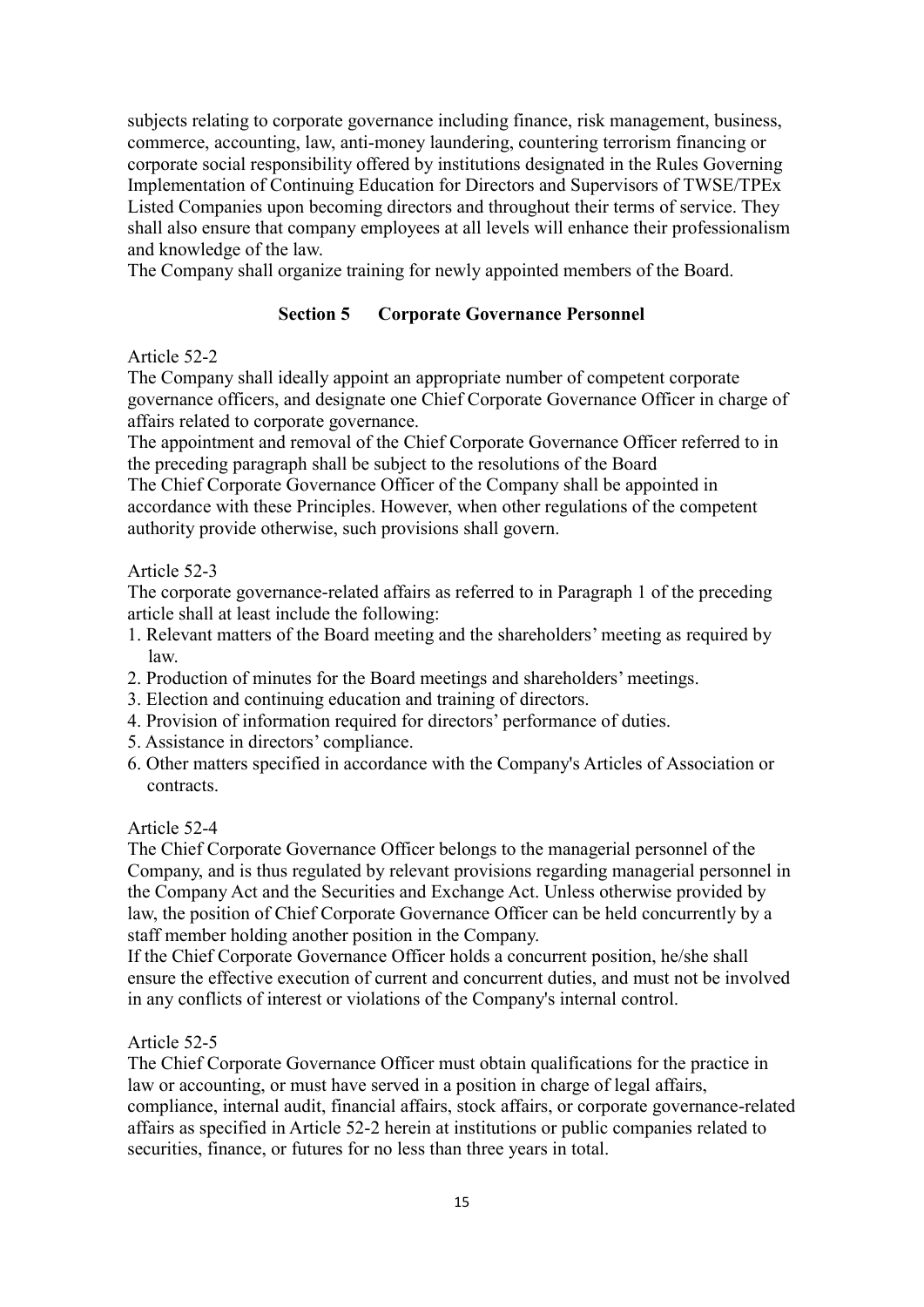### Article 52-6

The Company shall arrange advanced professional training for the Chief Corporate Governance Officer.

A new Chief Corporate Governance Officer shall receive advanced training for no less than eighteen hours in one year starting from the date of appointment, and shall continue to receive such training for no less than twelve hours every year starting from the second year. The scope, system and other matters related to the training shall be implemented with reference to the promotional guidelines for the advanced training of directors and supervisors in TWSE/TPEx-listed companies.

#### Article 52-7

In the event of the Chief Corporate Governance Officer's resignation or dismissal, the Company shall appoint a replacement officer within one month from the date of its occurrence.

# **Chapter 5 Fulfill the functions of the Audit Committee**

## Article 53

The professional qualifications, restrictions on both shareholding and concurrent positions held, determination of independence, method of nomination, and other requirements with regard to the independent directors shall be set forth in accordance with applicable laws and regulations.

## Article 54

In order for independent directors to promptly discover possible risks for the Company, the Company shall establish communication channels between independent directors, and employees, shareholders and stakeholders.

## **Chapter 6 Respecting the rights and interests of stakeholders**

## Article 55

The Company shall maintain channels of communication with its clients, banks, other creditors, employees, community or other stakeholders of the Company, respect and safeguard their legal rights and interests. The Company is also advised to designate a stakeholders section on its website.

When any of stakeholder's legal right is harmed upon, the Company shall respond in a proper manner and in good faith.

The Company shall disclose its operational and financial conditions pursuant to the applicable laws.

## Article 56

The Company has specially established the Service Quality Committee to strengthen the management philosophy of "Customers First" and to drive the Group to continually enhance customer satisfaction, create customer value, to optimize service, and to foster an excellent brand image.

## Article 57

The Company shall establish employee communication channels, and to encourage employees to communicate directly with the management and directors so as to reflect adequate feedback of employees' views regarding important decisions on the Company's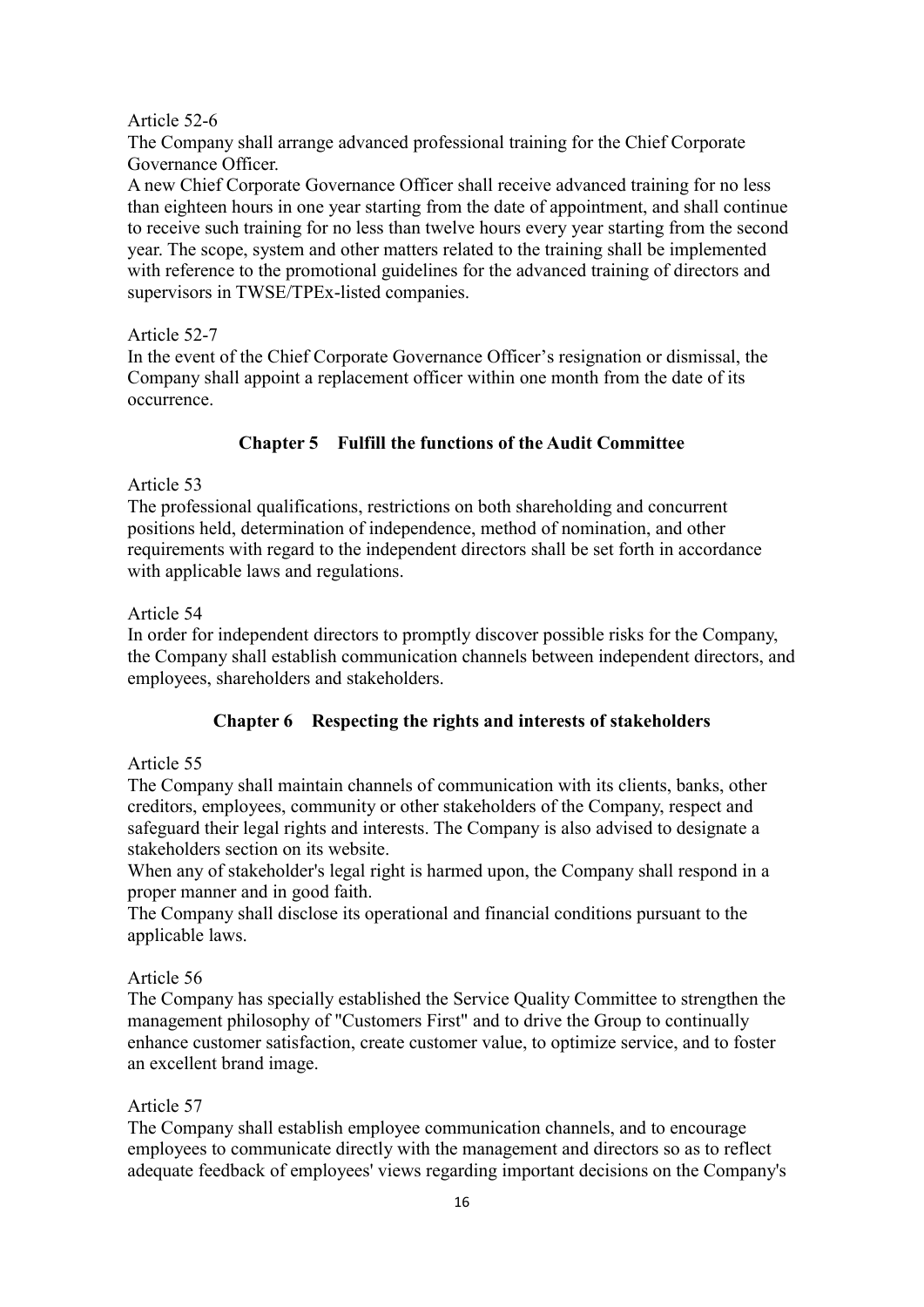operations and finances or involving employees' interests.

While maintaining the Company's normal business growth and achieving maximized shareholder profits, its shall also pay attention to consumer rights, environmental protection in the community, and public interest activities and shall have high regard to its corporate social responsibility.

## **Chapter 7 Increased Transparency of Information Disclosure**

### Article 58

The Company shall disclose information in accordance with relevant laws and the regulations specified by the competent authorities.

#### Article 59

The Company shall establish an internet-based reporting system for public information disclosure and assign designated personnel to be responsible for the collection and disclosure of data. The Company shall appoint a spokesperson system so as to ensure that information that may have an impact on the decision-making processes of shareholders and stakeholders is disclosed in a timely and appropriate manner.

#### Article 60

In order to ensure the accuracy and timely disclosure of the material information of the Company, a representative that can independently speak on behalf of the Company to external parties shall be appointed as the spokesperson or deputy spokesperson. The Company shall also appoint one or more deputy spokespersons. Each of the deputy spokespersons shall be able to stand in when the spokesperson is unable to perform their duties. However, an order of delegation shall be established to avoid confusion. In order to implement the spokesperson system, the Company shall establish a clearly defined standard disclosure procedure and require that management and employees comply with duties of confidentiality regarding financial and operational secrets and prohibit disclosure thereof by them at will. Any changes in spokesperson or deputy spokesperson personnel shall be disclosed promptly.

#### Article 61

It is advisable that the Company utilizes the convenience of the Internet and establishes a website containing its financial data and information on corporate governance for keeping shareholders and stakeholders informed. Financial, corporate governance and other relevant information are advised to be provided in English in consideration of the needs of foreign investors.

The aforesaid websites shall be maintained by designated personnel. The information contained therein shall be correct and sufficiently detailed and up-to-date to avoid potential misdirection.

#### Article 62

The Company shall hold investor conferences according to the rules of the TWSE and TPEx, and shall keep audio or video records of these conferences, which shall be made available on the Company's website or through other appropriate channels.

#### Article 63

The Company shall comply with the Financial Holding Company Act and the Securities and Exchange Act and make regular announcements or disclosures of its financial